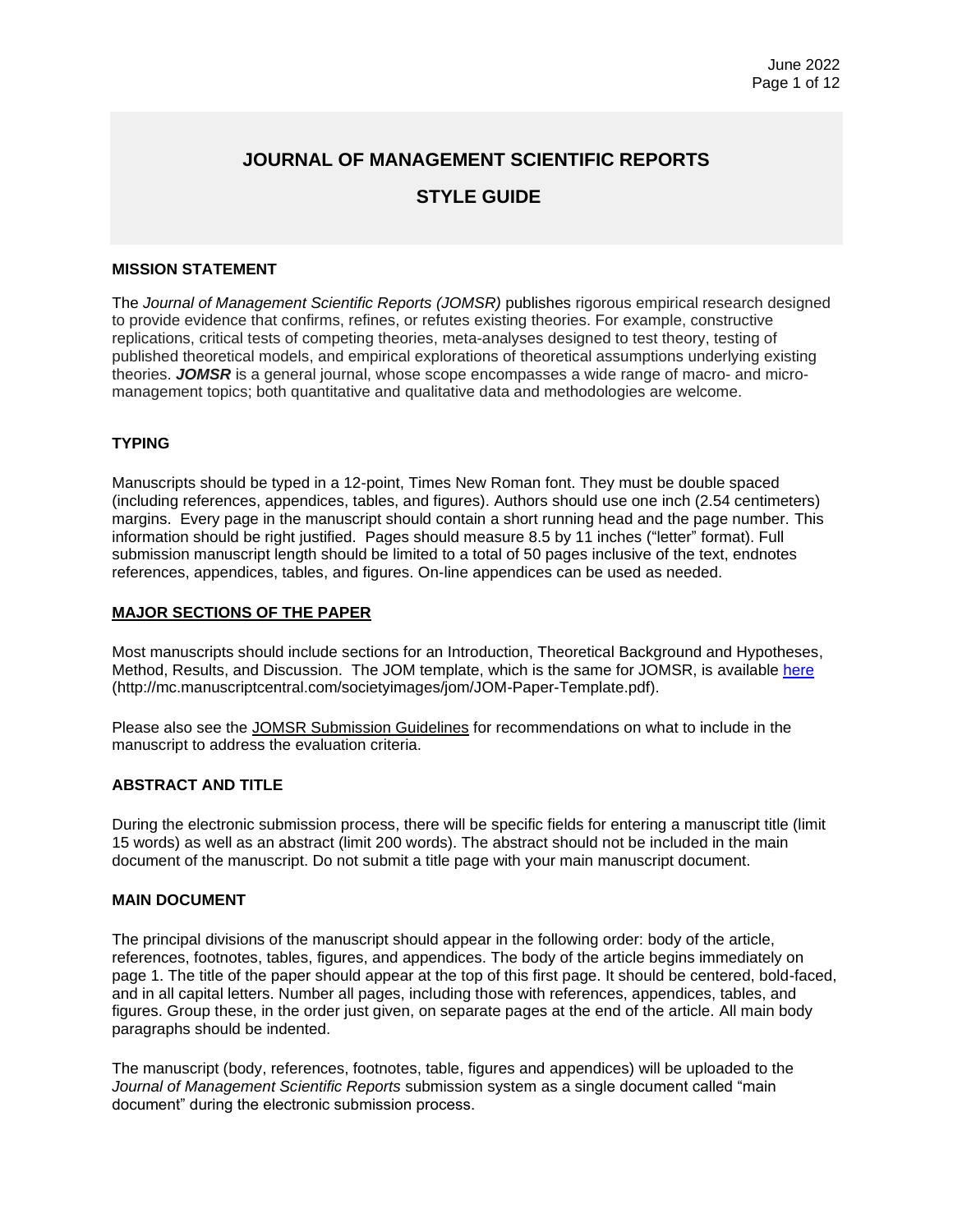## **BLIND REVIEW**

When preparing a manuscript for electronic submission, the authors should remove all identifying information such as names or affiliations or author notes. Instead, the title should only appear at the beginning of the text. This will facilitate the blind review process. There is a separate area for uploading a title page with author information that will not be visible to reviewers.

#### **ACKNOWLEDGEMENTS**

Do not place acknowledgements into the manuscript, as these could compromise the blind review process. If authors wish to acknowledge the contribution of individuals or institutions that are not authors, they are encouraged to do so. At the time of submission, the website offers a place in which acknowledgements can be directly typed.

#### **FOOTNOTES** (ENDNOTES)

Do not use footnotes within your text. Instead, please use endnotes placed in a separate section of the paper that appears after the author notes and before the tables. This should be treated as a major heading with the word ENDNOTES (or ENDNOTE if there is only one) as the title. The heading ENDNOTES should be centered, bold-faced, and typed in capital letters. Each endnote should be consecutively numbered, beginning with 1 and corresponding to its citation in the text.

In general, use footnotes (endnotes) sparingly. Essential material should be incorporated into the text of the article. Information that is peripheral to the paper should be deleted.

#### **HEADINGS**

Main headings should be used to designate the major sections of an article. Within the main body of the paper, the major headings typically include such things as INTRODUCTION, METHOD, RESULTS, and DISCUSSION. Supporting material, such as references, tables, and appendices are also treated as major headings. In all cases, major headings should be centered, bold-faced, and typed in all capital letters.

Example:

#### **METHOD**

Secondary headings should be typed flush with the left margin, in title case (small letters with major words beginning with capitals), and in bold. Example:

#### **Data and Sample**

Third-order or paragraph headings should begin with a standard paragraph indention, be typed in sentence case (small letters with only the initial word capitalized), followed by a period, and in bold. The text should follow on the same line.

Example:

**Manager sample.** Respondents consisted of a random sample of 300 managers who worked full time at a large manufacturing facility...

When a section of text is divided, there should be at least two subsections.

### **HYPOTHESES**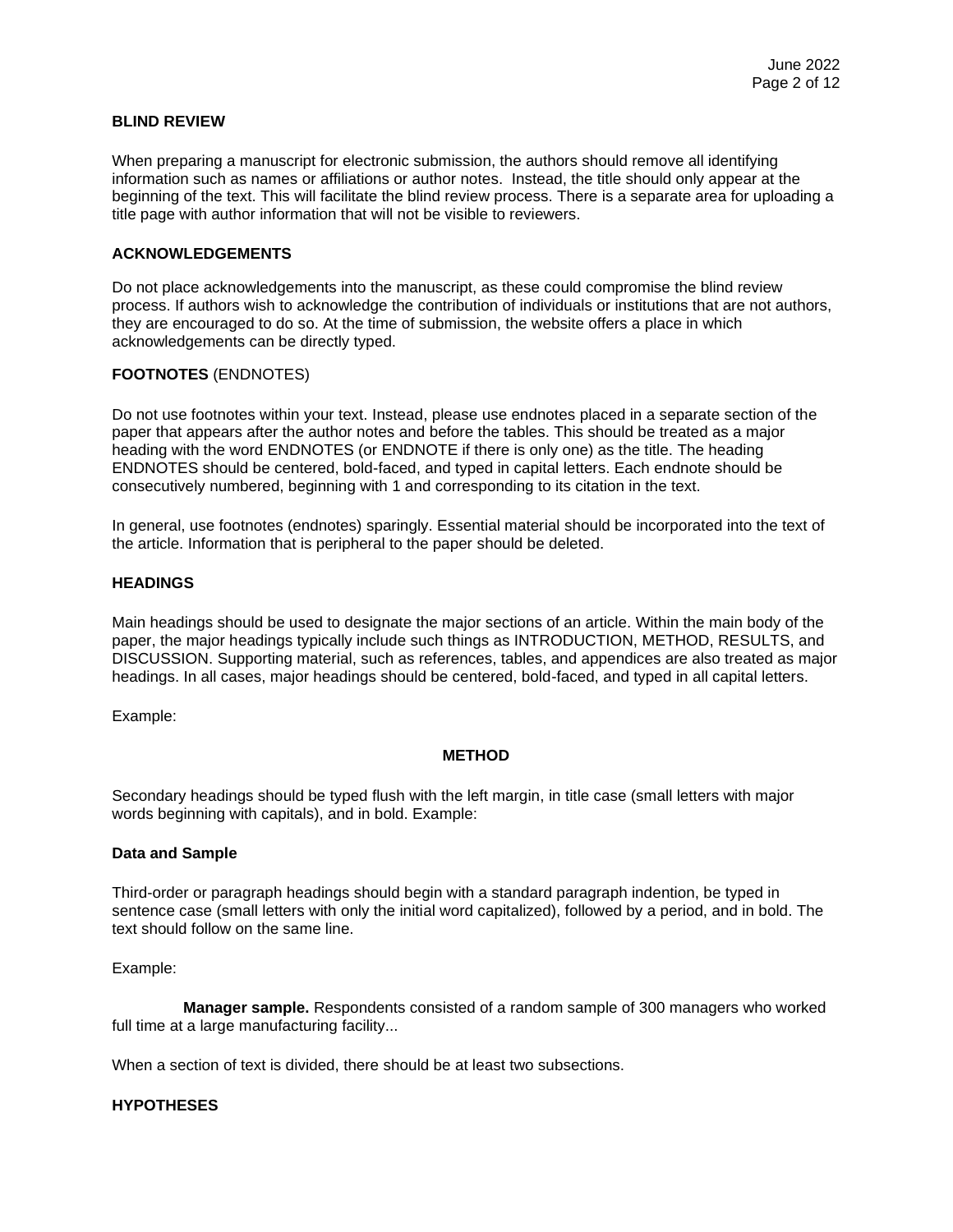With a few exceptions, most manuscripts should be reporting tests of formal hypotheses, and these should be explicitly identified as such. State each hypothesis that is tested in your analyses separately and give it a distinct number.

## **VARIABLES**

The names of constructs and variables should be expressed using ordinary words; in general, do not use unconventional abbreviations, acronyms, or code names. For industry accepted acronyms, please spell out the term initially then use acronyms in subsequent references.

Example:

"Recently, research related to Subject Matter Experts (SMEs) has increased. SME literature…."

Be sure to use the same name for each variable in your text, tables, and figures.

## **TABLES AND FIGURES**

Useful tables and figures do not duplicate the text; they supplement and clarify it.

Place each table or figure on a separate page. Double-space all text. Number tables and figures consecutively (one series for tables, one for figures) from the beginning to the end of the article. Indicate the position of each in the text as follows:

\*\*\*\*\* Insert Table 1 about here \*\*\*\*\*

## **TABLE CHECKLIST**

- 1. Center the word Table (in title case) and the number of the table (Arabic numeral) at the top of the page.
- 2. Center the title (in title case) under the table heading.
- 3. Report the results of only one type of analysis in each table.
- 4. Range headings across the top of the table. Do not add new headings in the body of the table.
- 5. Do not use abbreviations or computer code names for variables. Also, please do not use table notes. Use the same names you used in the text.
- 6. Use only two decimal places for statistics (except p-values, see next).
- 7. All reported statistical estimates for hypothesis testing (e.g., regression weights, mean differences) must have corresponding standard errors, and inferential statistics (*t*, *z*, or *F,*  depending on which is most pertinent) with precise *p* values reported (e.g., *p* = .072, rounded to the third decimal place) rather than in star notation (\*) or statistical significant cutoff bands (e.g., *p*  $< .05$ ).
- 8. For most articles, the first table should report descriptive statistics, including means, standard deviations, and a full correlation matrix for all variables, including interactions. Correlations should fill the lower-left corner of the page.
- 9. To distinguish some numerals (for instance, to indicate which loadings define a factor), boldface type can be used. Do not use this option when other conventions, such as footnotes, are sufficient.
- 10. Use plain type in capital and small letters—no italic or bold, except as noted above.
- 11. Designate a general footnote that explains the whole table or a column, row, or item with a superscript small letter (a, b, c).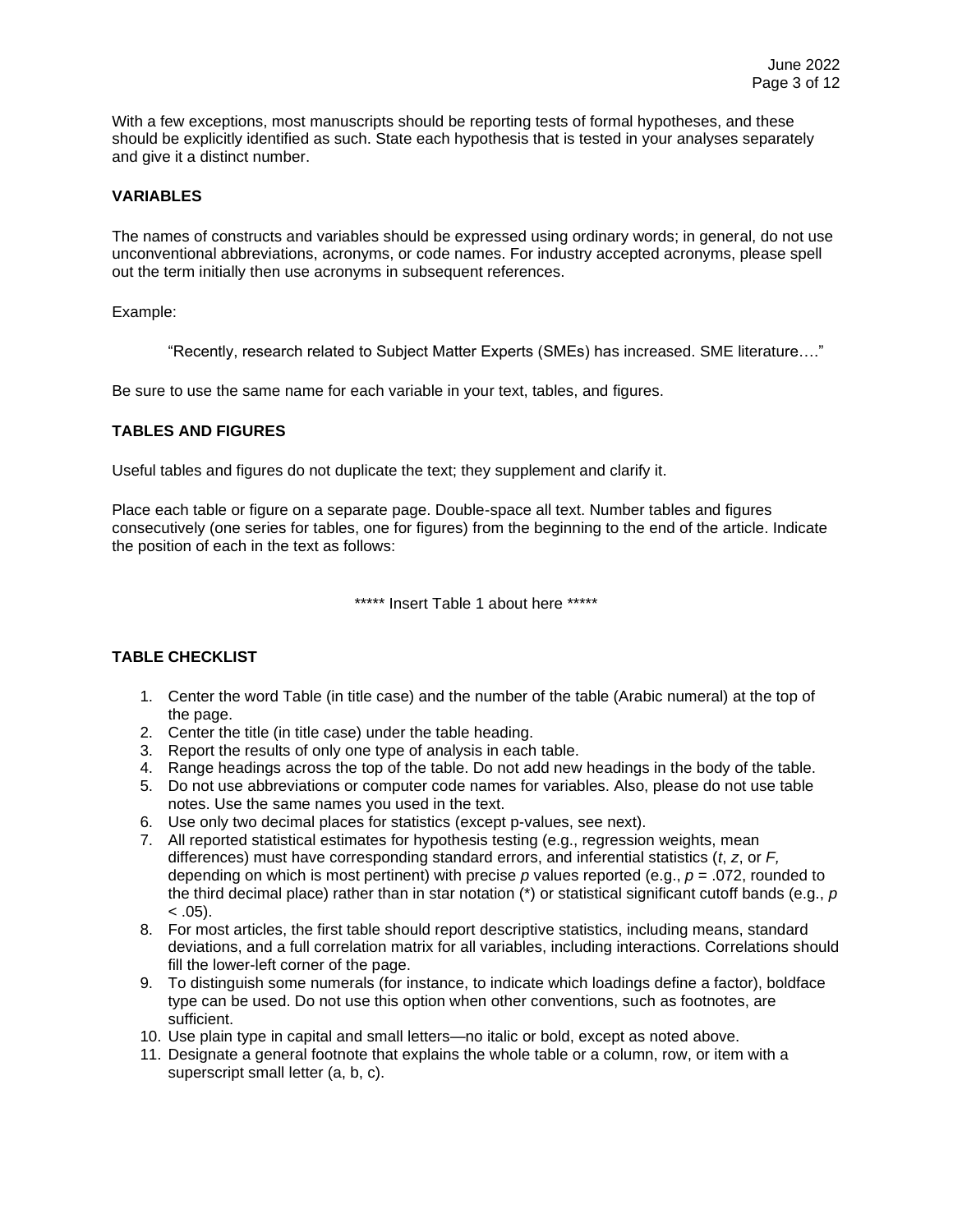## **FIGURE CHECKLIST**

- Center the word Figure (in title case) and the number of the figure (Arabic numeral) at the top of the page.
- Center the title (in title case) under the Figure heading.
- Spell out all words in the body of the figure.
- Use the same variable names you used in the tables and text.
- Avoid stacking words or numbers (listing characters vertically).
- Make sure lines and graphic elements are crisp and clear.
- Use letters for footnotes, as in tables.

## **CITATIONS**

Giving proper credit to the sources of original ideas and previous work is an important aspect of good scholarship. Inappropriate or inaccurate citations do not do justice to the authors cited and can be misleading to readers.

A tendency and a desire to cite one's own previous or current work is understandable. However, excessive use of self-citations is frowned upon. When submitting your manuscript for publication consideration, use self-citations cautiously. **Minimize references that would reveal the manuscript's authorship.** Doing this is important for protecting the double-blind review process.

Citations should be made in the text by enclosing the cited authors' names and the year of the work cited in parentheses.

Example:

Several studies (Ferris & Kacmar, 1992; Malhotra & Bazerman, 2008; Morrison, 1993a, 1993b) support this conclusion.

Please note the use of alphabetical order and ampersands. Also note that two or more works by the same author (or by an identical group of authors) published in the same year are distinguished by "a," "b," etc., added after the year.

Citations to the source of a direct quotation must give a page number or numbers; these follow the date of publication and are separated from it by a colon. Example: Adams has said that writing a book is "a long and arduous task" (1974: 3). Also cite page numbers when you paraphrase or summarize specific arguments or findings of authors.

If a work has two authors, give both names every time the work is cited in the text. If a work has between two and six authors, list all authors the first time it is cited, then use "et al."

### Example:

Emotional exhaustion is related to work attitudes (Cropanzano, Rupp, & Byrne, 2003). (first citation)

... exhaustion was also related to job performance (Cropanzano et al., 2003). (subsequent citation)

For more than six authors, use the "et al." form even for the first citation. But the matching reference at the end of the article should include a complete list of the authors.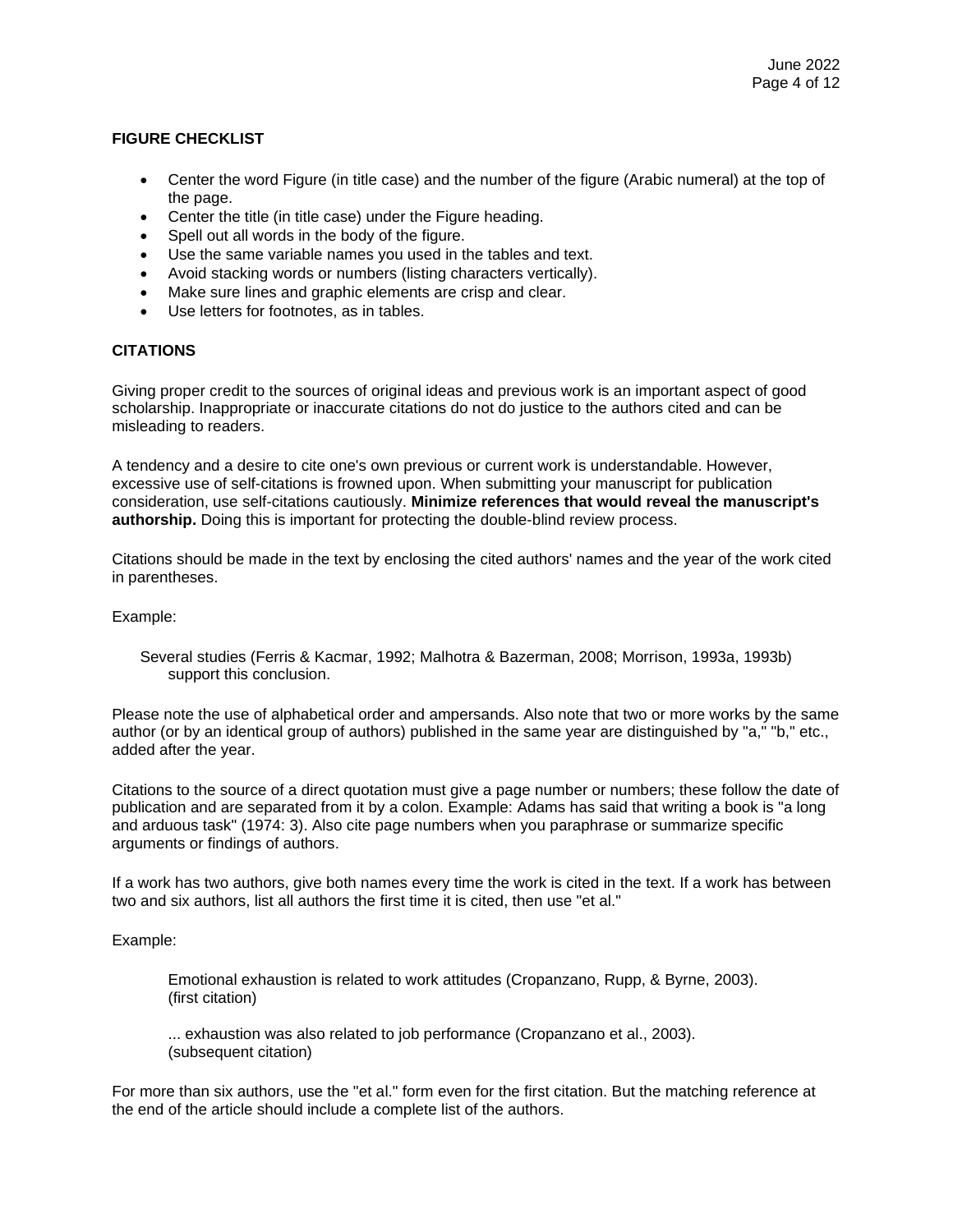When citing the same manuscript more than once in the same paragraph, provide the date during the initial citation. For subsequent citations in the same paragraph, use only the names of the author(s).

#### **REFERENCES**

Include an alphabetically ordered list of the works you have cited in your article. This list should begin on a separate page headed REFERENCES. As this is a major heading, the word "REFERENCES" should be centered, in all capital letters, and bold-faced.

References should follow hanging indentation format. Specially, the first line should be flush with the left margin. Subsequent lines should be indented.

Examples:

Amit, R., & Zott, C. 2001. Value creation in E-business. *Strategic Management Journal,* 22: 493-520.

Barney, J. 1991. Firm resources and sustained competitive advantage. *Journal of Management,* 17*:* 99- 120.

Campion, M. A., Maertz, C. P., Palmer, D. K., & Tan, H. 1997. Rules for references: Suggested

guidelines for choosing literary citations for research articles in applied psychology. *Personnel* 

*Psychology,* 50: 165-167.

Haleblian, J., Devers, C. E., McNamara, G., Carpenter, M. A., & Davison, R. B. 2009. Taking stock of what we know about mergers and acquisitions: A review and research agenda. *Journal of Management,* 35: 469-502.

Katz, D., & Kahn, R. L. 1978. *The social psychology of organizations* (2nd ed.). New York: Wiley.

- Mathieu, J., Maynard, M. T., Rapp, T., & Gilson, L. 2008. Team effectiveness 1997-2007: A review of recent advancements and a glimpse into the future. *Journal of Management,* 34: 410-476.
- Podsakoff, P. M., & Organ, D. W. 1986. Self-reports in organizational research: Problems and prospects. *Journal of Management,* 12: 531-544.
- Shane, S., & Venkataraman, S. 2000. The promise of entrepreneurship as a field of research. *Academy of Management Review,* 25: 217-226.
- U.S. Department of Labor Statistics. 1976-83. *Employment and earnings.* Washington DC: U.S. Government Printing Office.

Alphabetize references by the last name of the author (the first author) or the editor, or by the name of the corporate author (e.g., U.S. Census Bureau) or periodical (e.g., Wall Street Journal, p. A1) if there is no individual author or editor. Several works by an identical author (or group of authors) are ordered by year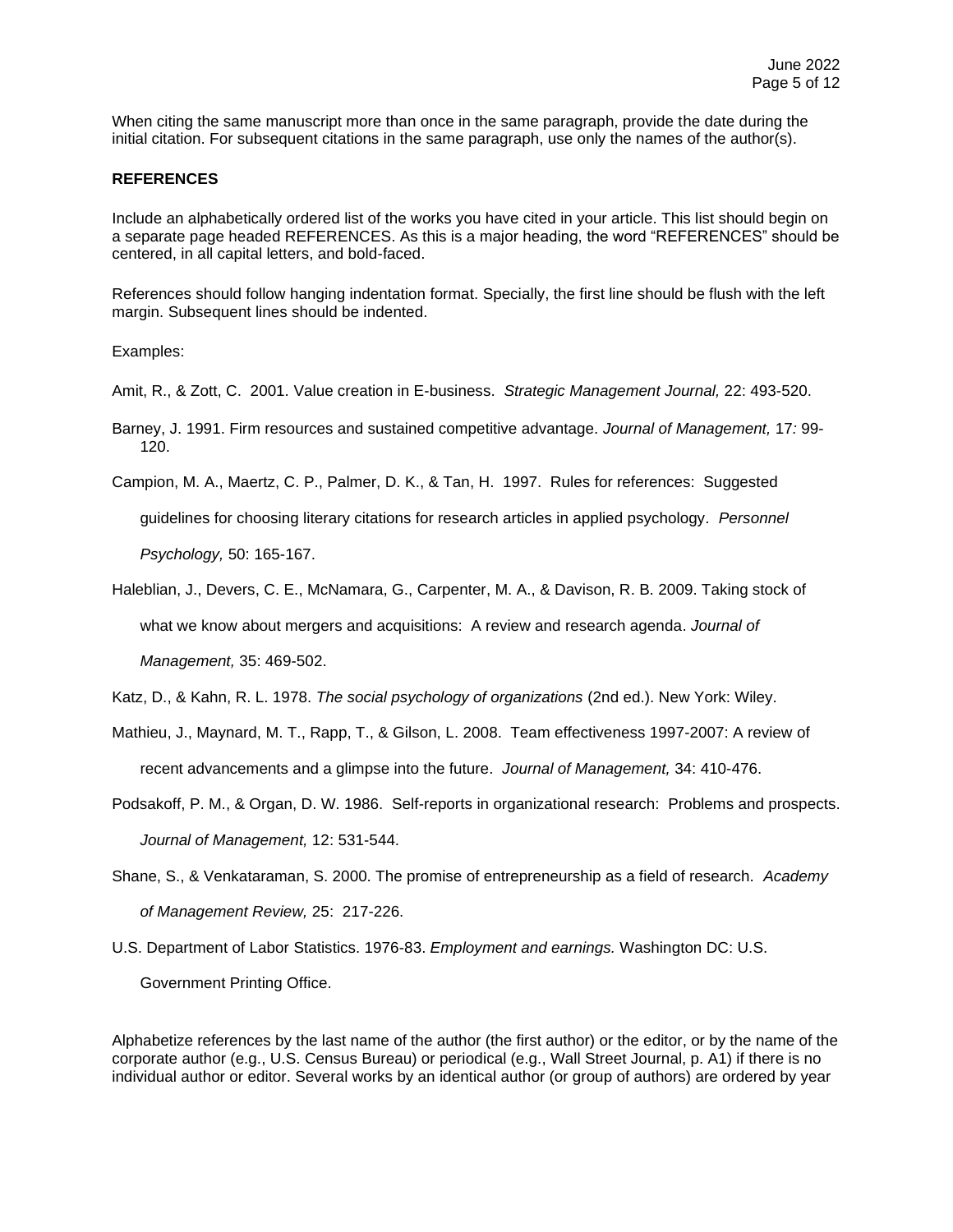of publication, with the earliest listed first. If the years of publication are also the same, differentiate entries by adding small letters ("a," "b," etc.) after the years. Authors' names are repeated for each entry.

Book entries follow this form: Authors' or Editors' Last Names, Initials. Year. Title of book. (Book titles are italicized and typed in lowercase letters except for the first letter of the first word and the first word after a long dash or colon). City Where Published, State or Country (add only if needed to identify the city, and use U.S. Postal Service abbreviations for states): Name of Publisher. Please note and follow the punctuation used in these and subsequent examples.

Periodical entries follow this form: Authors' Last Names, Initials. Year. Title of article or paper (in lowercase letters except for the first letter of the first word and the first word after a long dash or colon). *Name of Periodical,* volume number (issue number if needed)*:* page numbers.

#### Example:

Goggin, W. C. 1974. How the multi-dimensional structure works at Dow Corning. *Harvard Business* 

*Review,* 55(1)*:* 54-65.

Include an issue number only if a periodical's pages are not numbered consecutively throughout its volumes---that is, if each issue begins with a page numbered "1."

If a periodical article has no author, treat the name of the periodical like a corporate author, in both the citation and reference.

Examples:

Citation: There is fear that Social Security rates may rise (Wall Street Journal, 1984).

Reference: Wall Street Journal. 1984. Inflation rate may cause Social Security increase. *September*  24: 14.

Chapters in books follow this form: Authors' Last Names, Initials. Year. Title of chapter (in lowercase letters except for the first letter of the first word and first word after a colon). In Editors' Initials and Last Names (Eds.), *Title of book:* page numbers. City Where Published, State or Country (only if necessary to identify the city): Name of Publisher.

#### Examples:

Berg, N. A. 1973. Corporate role in diversified companies. In B. Taylor & I. MacMillan (Eds.), *Business* 

*policy: Teaching and research:* 298-347. New York: Wiley.

Roberts, F. S. 1976. Strategy for the energy crisis: The case of commuter transportation policy. In R.

Axelrod (Ed.), *Structure of decision:* 142-179. Princeton, NJ: Princeton University Press.

Unpublished papers, dissertations, and presented papers should be listed in the references using the following formats: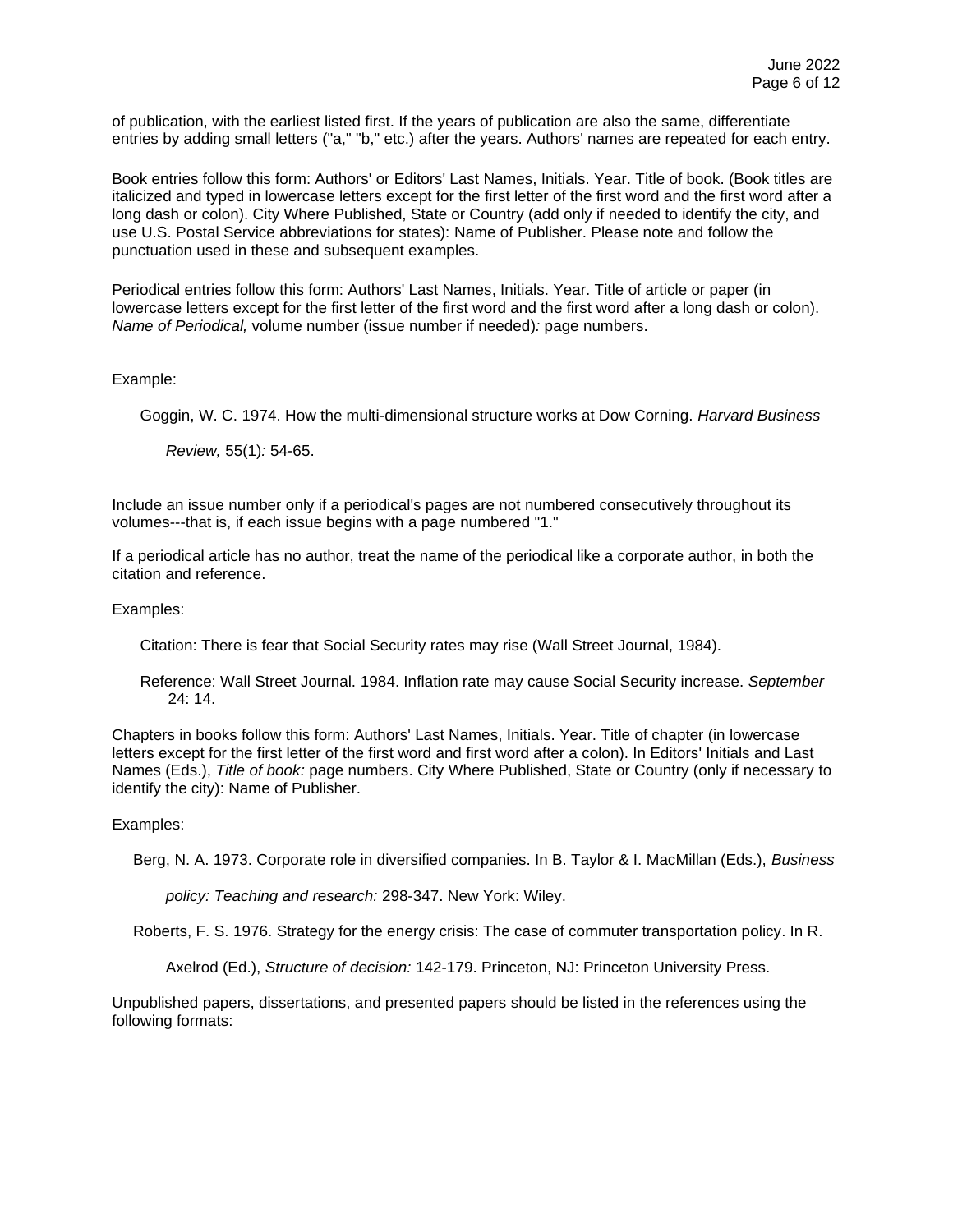Duncan, R. G. 1971. *Multiple decision-making structures in adapting to environmental uncertainty.*

Working paper no. 54-71, Northwestern University Graduate School of Management, Evanston,

IL.

Smith, M. H. 1980. *A multidimensional approach to individual differences in empathy.* Unpublished

doctoral dissertation, University of Texas, Austin.

Wall, J. P. 1983. *Work and nonwork correlates of the career plateau.* Paper presented at the annual

meeting of the Academy of Management, Dallas, TX.

A reference to an electronic document should include the author's name, if known; the full title of the document; the full title of the work it is part of, if there is one; the ftp, http, or other address; and the date the document was accessed.

Rogelberg, S. G., & Rupp, D. E. 2014. Ethical practices of journal authors: Voluntary code of conduct.

Retrieved from http://editorethics.uncc.edu/code.aspx.

To cite an article that is in press, include the publication information from the source (as much as possible). If the article has a DOI (digital object identifier) such as the *Journal of Management* Online First system generates, give that number at the end.

Schleicher, D., Bull, R.A., & Green, S.G. in press. Rater reactions to forced distribution rating

systems. *Journal of Management*. doi:10.1177/0149206308318618

## **APPENDICES**

The appendices present lengthy but essential methodological details, such as explanations of the calculation of measures or items in a survey instrument. Presentation should be concise but not abbreviated. Each appendix should be treated as a major heading. The title of each appendix should be typed in all capital letters, centered, and bold-faced. Multiple appendices are APPENDIX A, APPENDIX B, etc. A single appendix does not require a letter.

### **Online Supplement Instructions**

Authors should include a footnote on the title page (below authors' names) that says "Supplemental material for this article is available at [http://xxx.sagepub.com/supplemental".](http://xxx.sagepub.com/supplemental%3F) The web address will be corrected in production.

Label the online supplement as such so it can be easily identified. Upload the online supplement as a separate file and designate it as the main document to appear at the end of the paper. For accepted papers, in the final submission process, the title page, paper, and online supplement should be designated as the main document so they will all appear in one PDF document.

## **AVOIDING SEXIST AND OTHER BIASED LANGUAGE**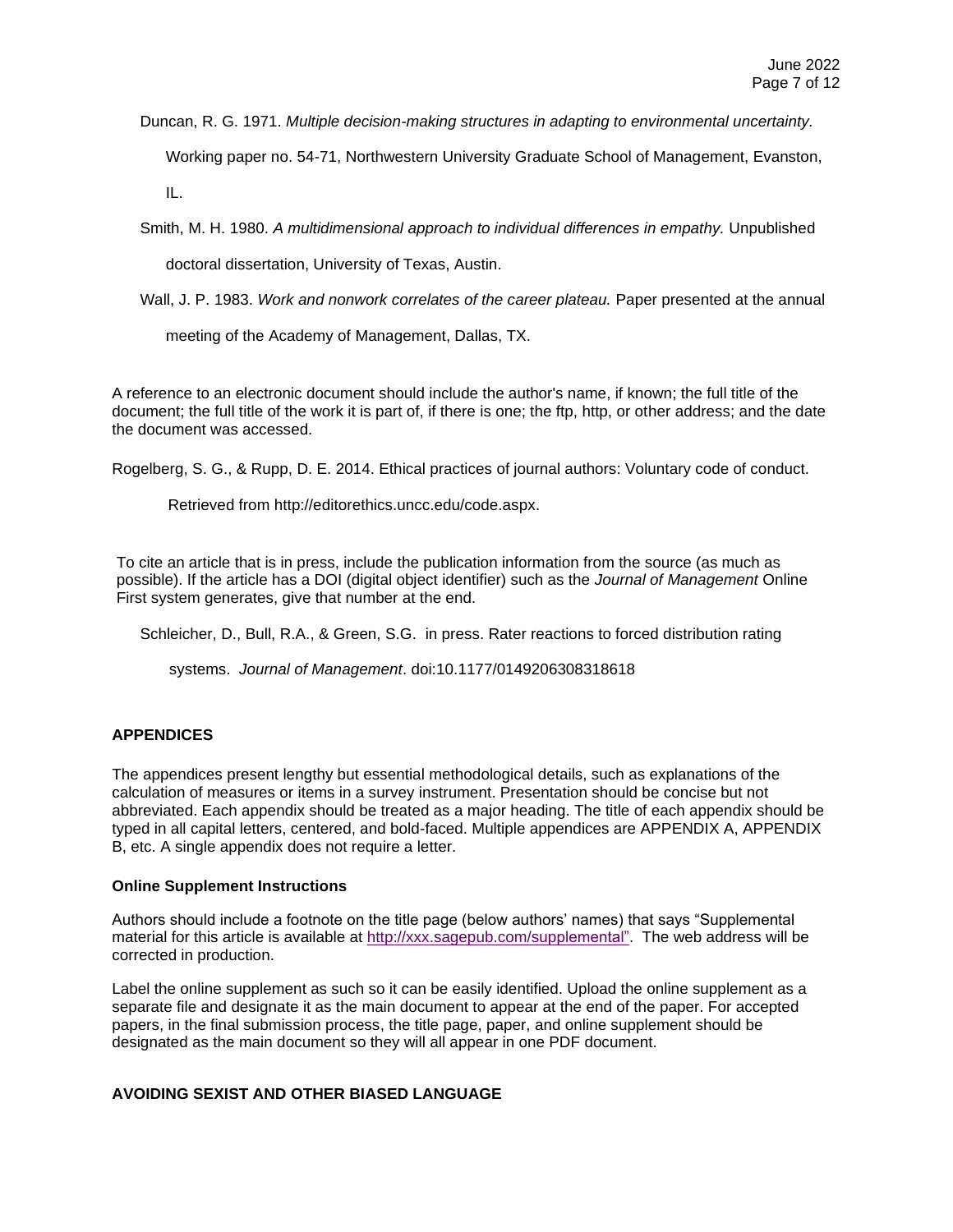Authors should avoid terms or usages that are denigrating to ethnic or other groups or that may be interpreted as such. Be particularly careful in dealing with gender, where long-established customs, such as the use of "he" as a generic pronoun ("a manager ... he"), can imply gender-based discrimination. Using plural pronouns—changing "the manager ... he" to "managers ... they"—is preferred. It is also acceptable to use the "singular they" ("the manager…they").

## **CONCLUSION**

Thank you in advance for paying careful attention to the details of this journal's style set forth in this guide when making your submissions. We appreciate your efforts, as adherence to *Journal of Management Scientific Reports* guidelines will smooth and expedite both review and publication. Properly prepared manuscripts tend to be more favorably received by reviewers.

A template of manuscript formatting follows on the next pages.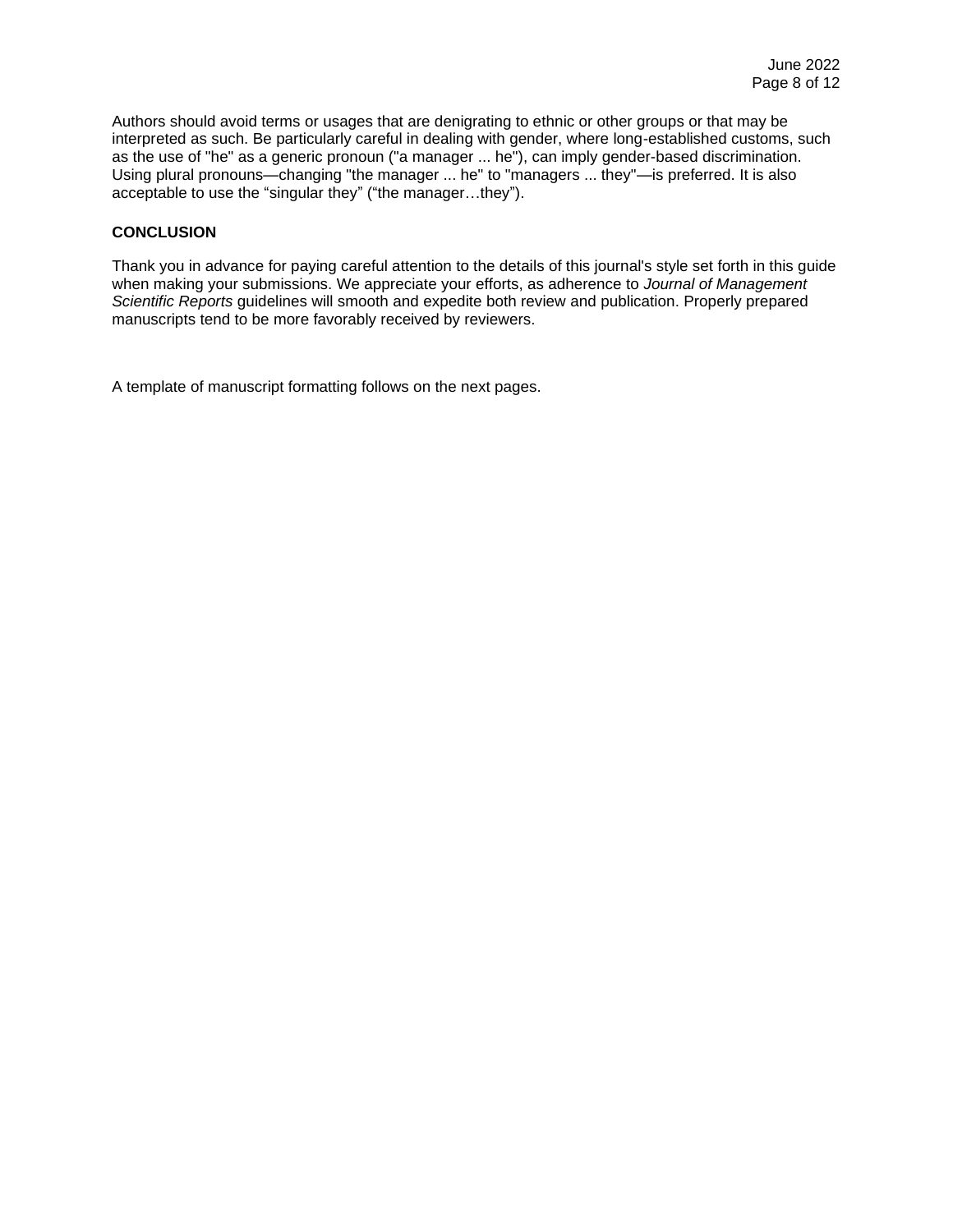## **MANUSCRIPT TITLE**

Body. Body. Body. Body. Body. Body. Body. Body. Body. Body. Body. Body. Body. Body. Body. Body. Body. Body. Body. Body. Body. Body. Body. Body. Body. Body. Body. Body. Body. Body. Body. Body. Body. Body. Body. Body. Body. Body. Body. Body. Body. Body. Body. Body. Body. Body. Body. Body. Body. Body. Body. Body. Body. Body. Body. Body. Body. Body. Body. Body. Body. Body. Body. Body. Body. Body. Body. Body. Body. Body. Body. Body. Body. Body. Body. Body. Body. Body. Body. Body. Body. Body. Body. Body. Body. Body. Body. Body. Body. Body. Body. Body. Body. Body. Body. Body. Body. Body. Body. Body. Body. Body. Body. Body. Body. Body. Body. Body. Body. Body. Body. Body. Body. Body. Body. Body. Body. Body. Body. Body. Body. Body. Body. Body. Body. Body. Body. Body. Body. Body. Body. Body. Body. Body. Body. Body. Body. Body. Body. Body. Body. Body. Body. Body. Body.

### **MAIN SECTION**

Body. Body. Body. Body. Body. Body. Body. Body. Body. Body. Body. Body. Body. Body. Body. Body. Body. Body. Body. Body. Body. Body. Body. Body. Body. Body. Body. Body. Body. Body. Body. Body. Body. Body. Body. Body. Body. Body. Body. Body. Body. Body. Body. Body. Body. Body. Body. Body. Body. Body. Body. Body. Body. Body. Body. Body. Body. Body. Body. Body. Body. Body. Body. Body.

## **Subsection**

Body. Body. Body. Body. Body. Body. Body. Body. Body. Body. Body. Body. Body. Body. Body. Body. Body. Body. Body. Body. Body. Body. Body. Body. Body. Body. Body. Body. Body. Body. Body. Body. Body. Body. Body.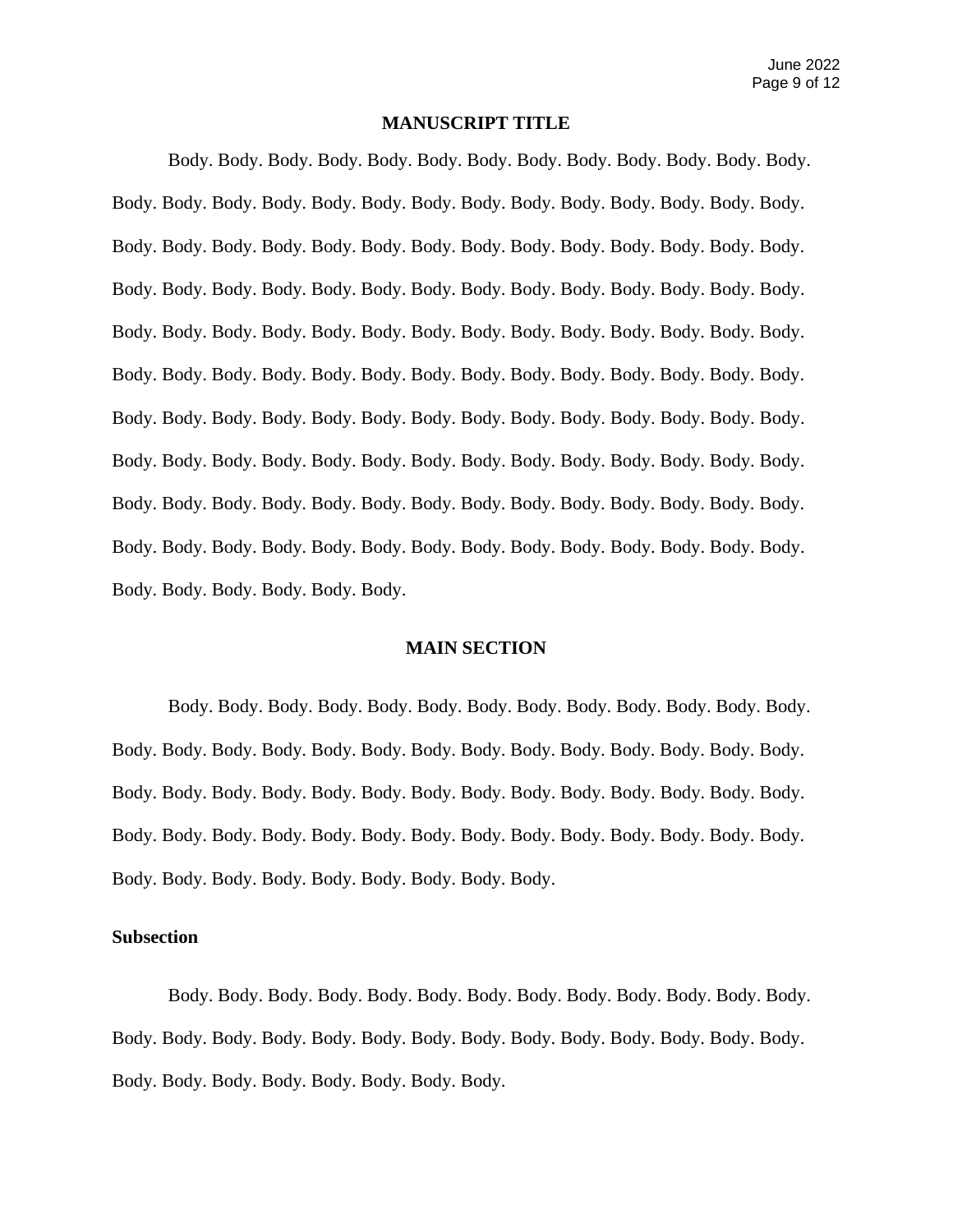**Second Subsection.** Body. Body. Body. Body. Body. Body. Body. Body. Body. Body. Body. Body. Body. Body. Body. Body. Body. Body. Body. Body. Body. Body. Body. Body. Body. Body. Body. Body. Body. Body. Body. Body. Body. Body. Body. Body. Body. Body. Body. Body. Body. Body. Body. Body. Body. Body. Body. Body. Body. Body. Body. Body. Body. Body. Body. Body. Body. Body. Body. Body. Body. Body. Body. Body. Body. Body. Body. Body.

------------------------

Insert Table 1 about here

-----------------------

Body. Body. Body. Body. Body. Body. Body. Body. Body. Body. Body. Body. Body. Body. Body. Body. Body. Body. Body. Body. Body. Body. Body. Body. Body. Body. Body. Body. Body. Body. Body. Body. Body. Body. Body. Body. Body. Body. Body. Body. Body. Body. Body. Body. Body. Body. Body. Body. Body. Body. Body. Body. Body. Body. Body. Body. Body. Body. Body. Body. Body. Body. Body. Body. Body. Body. Body. Body. Body. Body. Body. Body. Body. Body. Body. Body. Body. Body. Body. Body. Body. Body. Body. Body. Body. Body. Body. Body. Body. Body. Body. Body. Body. Body. Body. Body. Body. Body. Body. Body. Body. Body. Body. Body. Body. Body. Body. Body. Body. Body. Body. Body. Body. Body. Body. Body. Body. Body. Body. Body. Body. Body. Body. Body. Body. Body. Body. Body. Body. Body. Body. Body. Body. Body. Body. Body. Body. Body. Body. Body. Body. Body. Body. Body. Body. Body. Body. Body. Body. Body. Body. Body. Body. Body. Body. Body.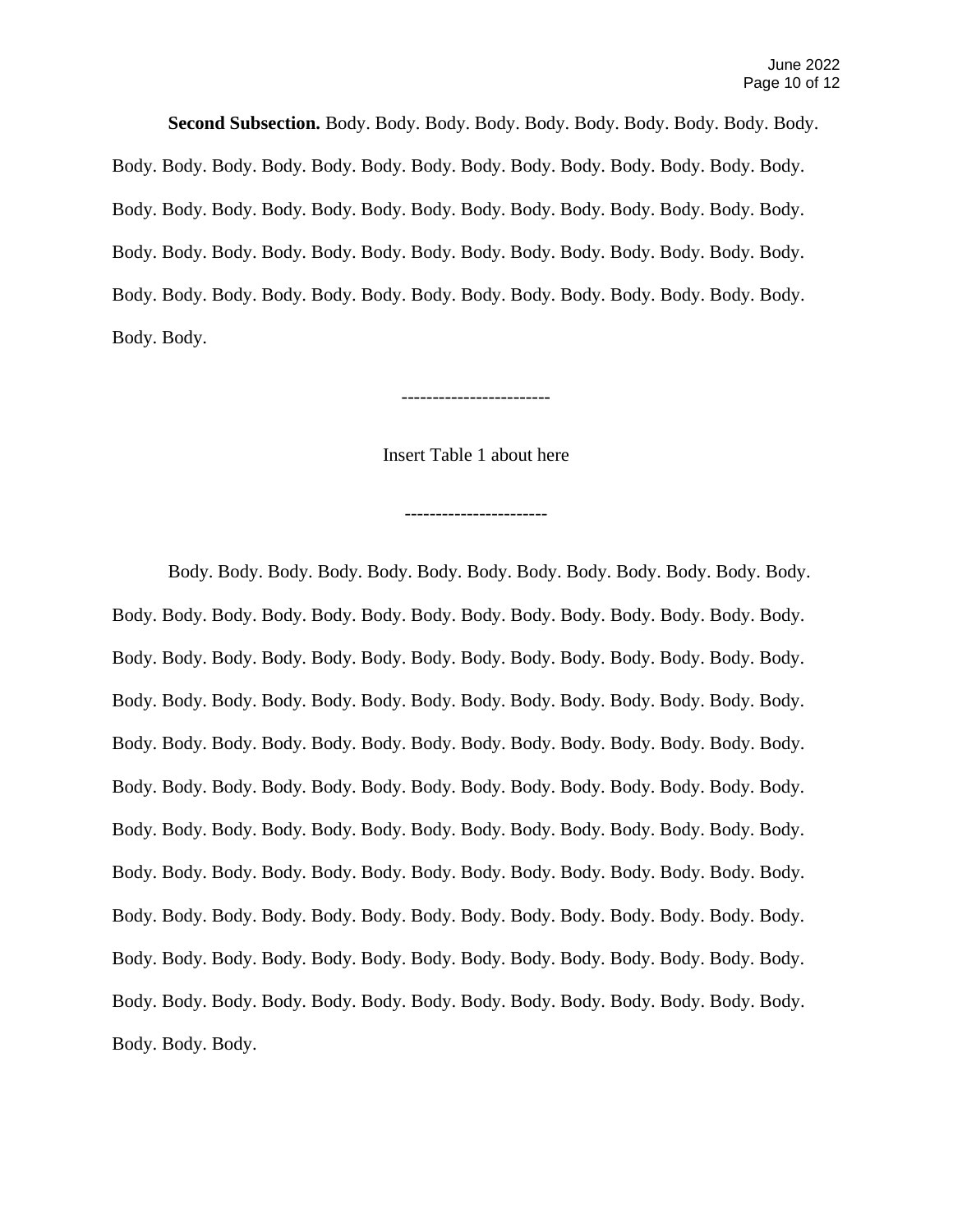### **References**

- Barney, J. 1991. Firm resources and sustained competitive advantage. *Journal of Management*, 17: 99-120.
- Cohen, S. G., & Bailey, D. E. 1997. What makes teams work: Group effectiveness research from the shop floor to the executive suite. *Journal of Management*, 23: 239-290.
- Folger, R. G., & Cropanzano, R. 1998. *Organizational justice and human resource management.*  Thousand Oaks, CA: Sage Publications Inc.
- Podsakoff, P. M., & Organ, D. W. 1986. Self-reports in organizational research: Problems and prospects. *Journal of Management*, 12: 531-544.
- Rogelberg, S. G., & Rupp, D. E. 2014. Ethical practices of journal authors: Voluntary code of conduct. Retrieved from http://editorethics.uncc.edu/code.aspx.
- Roberts, F. S. 1976. Strategy for the energy crisis: The case of commuter transportation policy. In R. Axelrod (Ed.), *Structure of decision:* 142-179. Princeton, NJ: Princeton University Press.